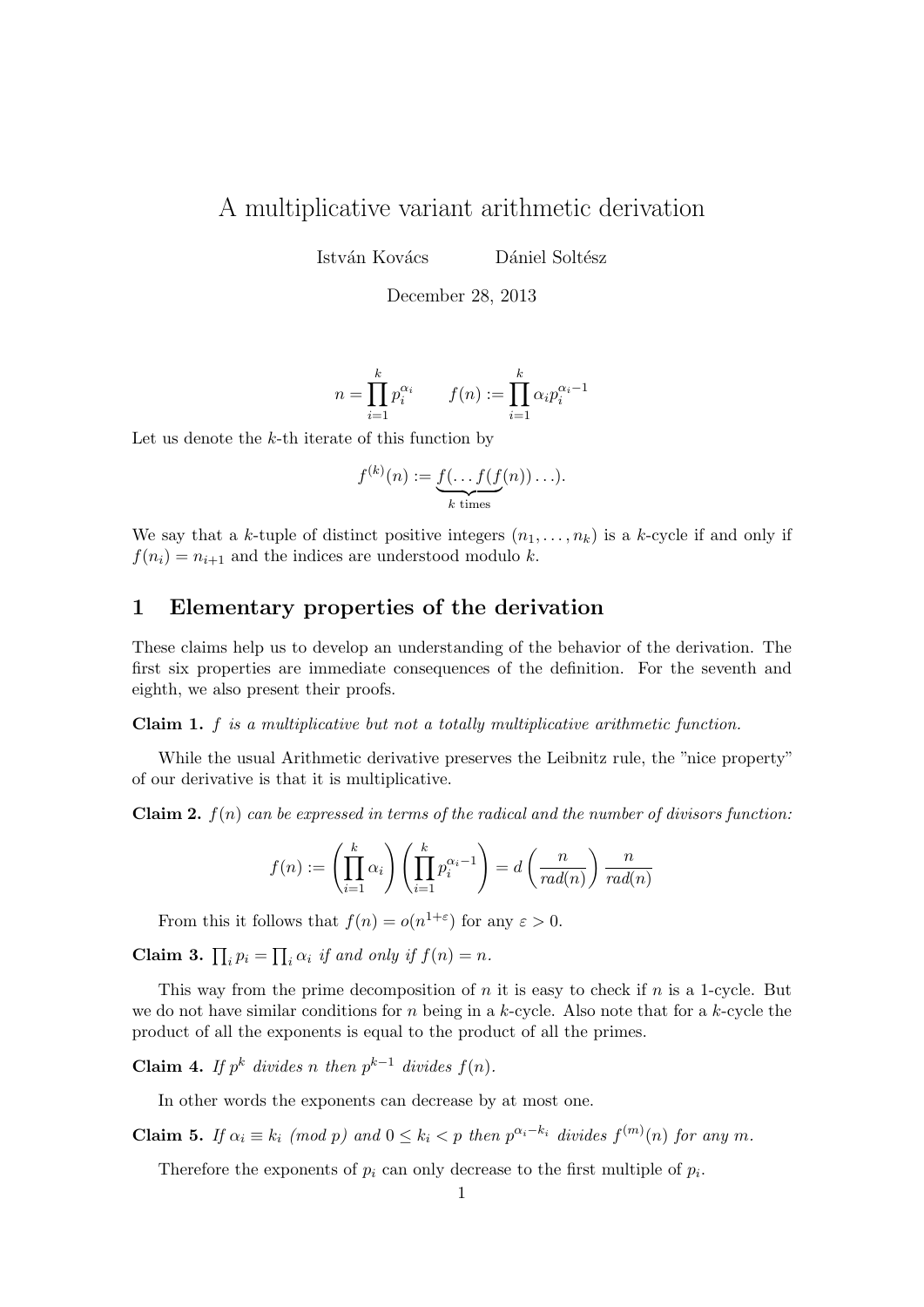**Claim 6.** For any n and square-free c,  $(n, c) = 1$  if and only if  $f(nc) = f(n)$ .

This shows us that infinitely many numbers have the same derivative.

**Claim 7.** (Mark Sapir [?]) For any K there is an  $n \in \mathbb{N}$  such that  $f^{(K)}(n)$  is not in a cycle.

*Proof.* If there is an n such that  $f^{(k)}(n)$  is not bounded, we are done. Otherwise for an arbitrary  $n > K$  consider the sequence  $a_n, a_{n-1}, \ldots, a_1, f(a_1), f^{(2)}(a_1), \ldots, f^{(k)}(a_1) \ldots$ where  $a_n = n$  and  $a_j = j f(a_{j+1})$ . By assumption that for any integer the sequence is bounded, this sequence has only finitely many distinct elements. Thus we can choose  $p$  a prime larger than every element. Then by the definition of the sequence, for any  $m \leq n$ we have that  $f^{(m)}(p^n) = a_{n-m+1}p^{n-m}$  thus for any  $m < n$  we have that p divides  $f^{(m)}(p^n)$ but for  $m \geq n$ , p des not divide  $f^{(m)}(p^n)$  finishing the proof.  $\Box$ 

**Claim 8.** If there is a not bounded sequence  $n_0, n_1, \ldots, n_m, \ldots$  and  $f^{(m)}(n_0) = n_m$  then there are infinitely many primes which divide some element in this sequence.

Proof. Suppose to the contrary that there are only finitely many primes dividing the sequence, also note that the same primes are the only prime divisors of the exponents too. We denote these primes by  $p_1, \ldots, p_k$ . We define  $\alpha_{i,m}$  by the prime factorization of  $n_m = \prod_{i=1}^{k} p_i^{\alpha_{i,m}}$  $\sum_{i=1}^{a_{i,m}}$ . An elementary upper bound for the growth of the exponents is

$$
\alpha_{i,m+1} < \alpha_{i,m} + \sum_{j=1}^{k} \log_2(\alpha_{j,m}) \leq \alpha_{i,m} + \sum_{j=1}^{k} \log(\alpha_{j,m}).
$$

The number of  $\alpha < n$  such that the only prime divisors of  $\alpha$  are  $p_1, \ldots, p_k$  is at most  $c \log^k(n)$ . Therefore for infinitely many n there is an interval  $[n, n + n/(\log^k(n))]$  where every integer is divisible by a prime not in  $\{p_1, \ldots, p_k\}$ . Choose an n larger than every  $\alpha_{i,0}$ such that the interval  $[n, n + n/(\log^k(n))]$  is as above and  $n/(\log^k(n)) > k \log(n)$ . Then let l be the first integer such that for some  $j, \alpha_{j,l} > n + n/(\log^k(n))$ . Now by assumption  $\alpha_{i,l-1} < n$  which contradicts the upper bound on the growth rate of the exponents.  $\Box$ 

## 2 Proof of Theorem 1

Consider the exponents in an N-cycle. Observe that for any number in an N-cycle the product of the exponents of the odd primes can not be divisible by 4. Otherwise we could use Claim 4 and Claim 5 on the exponent of 2 to contradict the fact that the number is in an  $N$ -cycle. Thus any exponent can move at most three. Our construction of the  $N$  cycle uses exactly N primes with exponents larger than two. In each step only one exponent decreases, one increases and all the others remain the same.

**Theorem 1.** For any  $k \in \mathbb{N}$  there exists a k-cycle.

First we describe our construction reducing the problem to the existence of integers with certain properties. Let  $p_1, p_2, \ldots, p_N, c_1, c_2, \ldots, c_N, d_1, d_2, \ldots, d_N$  be pairwise relatively prime odd integers such that the  $p_i$  are primes and the  $c_i, d_i$  are square-free such that:

$$
p_{i+1}c_i - 1 = 2p_id_i.
$$

The elements of the cycle  $(n_1, n_2, \ldots, n_N)$  are in the the following form (the indices are modulo  $N$ ):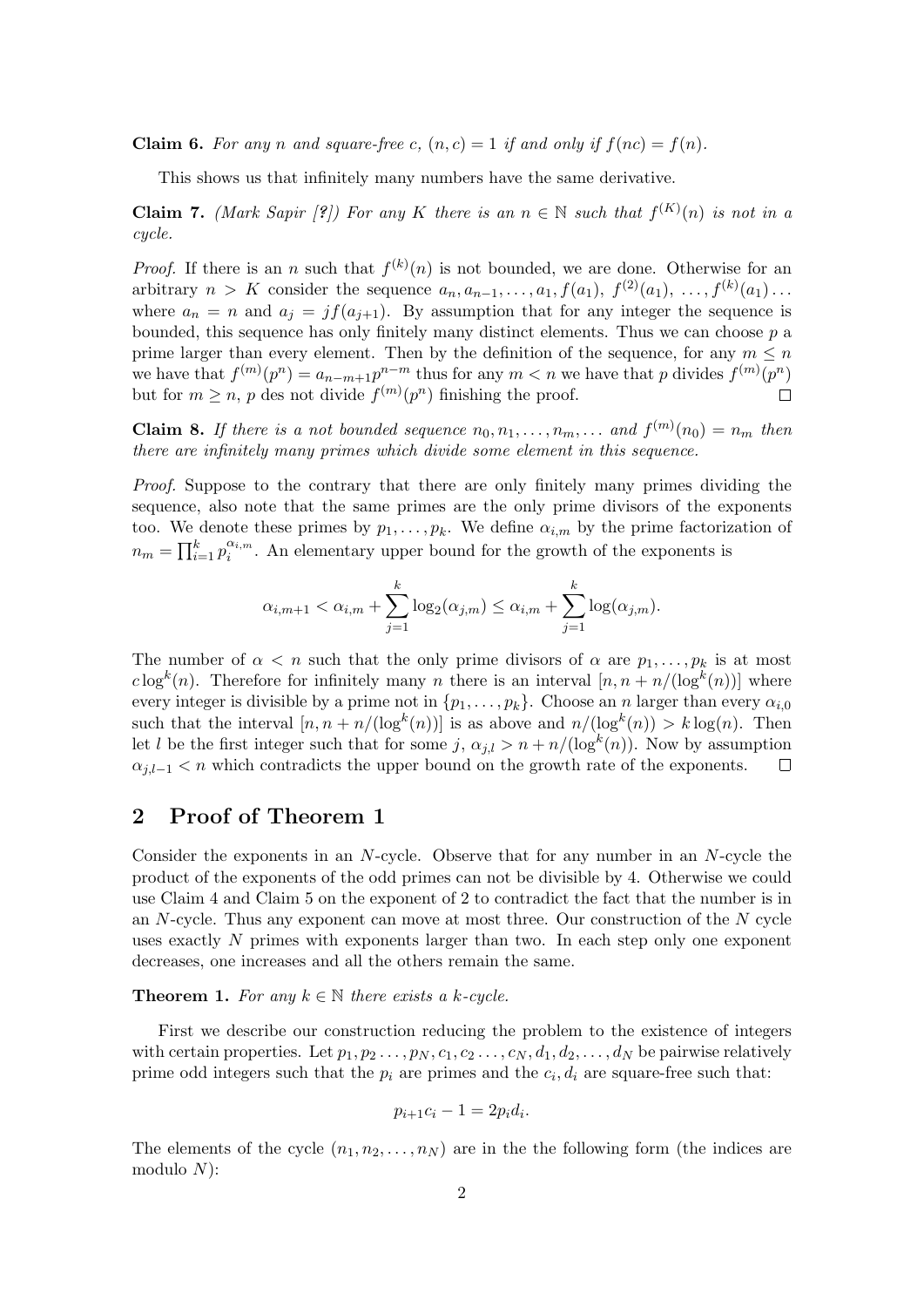$$
n_{i} = p_{i}^{2p_{i}d_{i}} \left( \prod_{\substack{j=1 \ j \neq i}}^{N} p_{j}^{p_{j+1}c_{j}} \right) 2d_{i-1} \left( \prod_{\substack{j=1 \ j \neq i-1}}^{N} c_{j} \right)
$$
 (1)

It is easy to check that  $f(n_i) = n_{i+1}$ . We finish the proof by showing the existence of suitable  $p_i, c_i$  and  $d_i$ .

**Lemma 1.** For any N there exists  $p_1, p_2, \ldots, p_N, c_1, c_2, \ldots, c_N, d_1, d_2, \ldots, d_N$  pairwise relatively prime odd integers such that  $p_i$  is prime and  $c_i, d_i$  is squarefree for all i and  $p_{i+1}c_i - 1 = 2p_id_i.$ 

*Proof.* Let  $p_1, p_2, \ldots, p_N$  be arbitrary distinct odd primes. Suppose that we have  $c_i, d_i$ with the desired properties for  $i < k$ . We show that suitable  $c_k, d_k$  exists. Note that the same method can be used to obtain  $c_1$  and  $d_1$ . Fix a large positive integer M. Let  $S_M$ denote the set of odd primes less than M which does not divide any  $p_i, c_i, d_i$  for  $i < k$ . Consider the following congruence systems

$$
x \equiv 2 \mod 4
$$
  
\n
$$
x \equiv 0 \mod p_k
$$
  
\n
$$
x \equiv -1 \mod p_{k+1}
$$
  
\n
$$
x \equiv 1 \mod p_j \quad \text{for all } j \le N, j \ne k \text{ and } j \ne k+1
$$
  
\n
$$
x \equiv 1 \mod c_i \quad \text{for all } i < k
$$
  
\n
$$
x \equiv 1 \mod d_i \quad \text{for all } i < k
$$
  
\n
$$
x \equiv r_s \mod p_s^2 \quad \text{for all } p_s \in S_M
$$
\n(2)

where every  $r_s$  varies over the set  $\{1, \ldots, p_s^2 - 2\}$  independently of each other.

Let  $\phi(n)$  denote the number of squarefree integers less than n and satisfying the first six congruence relations in (2). It is enough to show that  $\phi(n)$  is positive for sufficiently large n since for x squarefree  $d_k = x/(2p_k)$  and  $c_k = (x+1)/p_{k+1}$  will satisfy the conditions. Note that the right hand side of the third fourth and fifth congruence ensures that the resulting numbers are relatively prime to all the previous  $c_i, d_i$ , the choice of 1 serves only this purpose. We wish to prove the positivity of  $\phi(n)$  by showing that

$$
\lim_{n \to \infty} \frac{\phi(n)}{n} = C > 0.
$$

Let  $\phi_M(n)$  denote the number of integers less than n and satisfying (2) for some possible choices of  $r_s$ . We approximate  $\phi(n)$  by  $\phi_M(n)$ . Whenever n is a multiple of  $4\prod_{i=1}^N p_i \prod_{j=1}^{k-1} c_j d_j \prod_{p_s \in S} p_s^2$  then by the Chinese remainder theorem

$$
\frac{\phi_M(n)}{n} = \frac{1}{4} \prod_{i=1}^N \frac{1}{p_i} \prod_{j=1}^{k-1} \frac{1}{c_j d_j} \prod_{p_s \in S_M} \left( 1 - \frac{2}{p_s^2} \right)
$$

holds. Thus for arbitrary  $n$  and a  $C'$  positive constant we have that

$$
\frac{\phi_M(n)}{n} = \frac{1}{4} \prod_{i=1}^N \frac{1}{p_i} \prod_{j=1}^{k-1} \frac{1}{c_j d_j} \prod_{p_s \in S_M} \left( 1 - \frac{2}{p_s^2} \right) + O\left(\frac{1}{n}\right)
$$
  
=  $C' \prod_{\substack{p < M \\ p \text{ prime}}} \left( 1 - \frac{2}{p^2} \right) + O\left(\frac{1}{n}\right).$